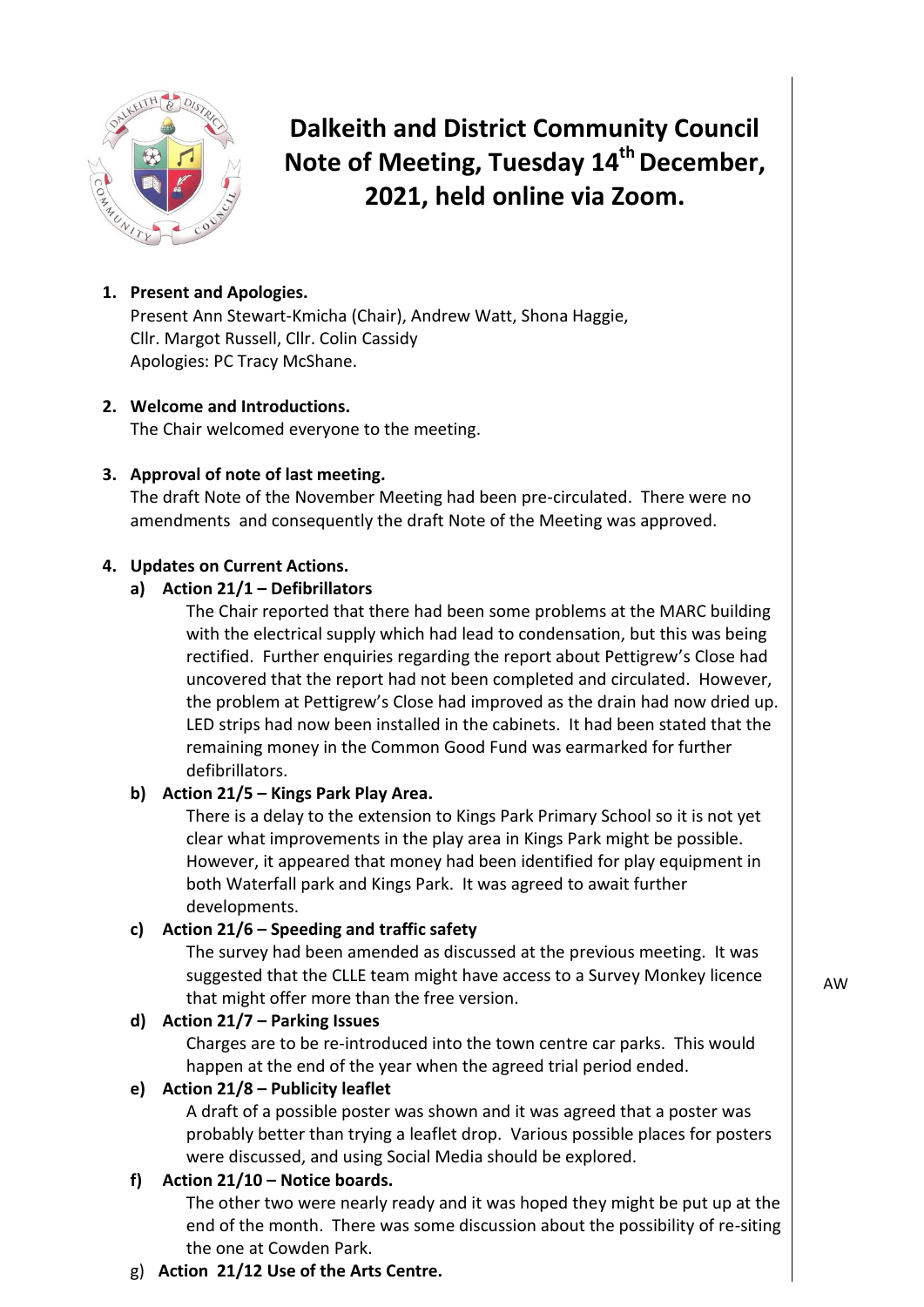Money had been found through the Health and Social Care Partnership to pay for Health and Well-being sessions.

## h) **Action 21/14 Town Centre re-development.**

This had been on the Agenda of the Midlothian Council held earlier in the day. No information had been forthcoming in response to requests but a formal complaint at this time was not felt useful. It was suggested that a "walk round" for members of DDCC and EANCC similar to one that had taken place for the elected representatives. It was suggested that other community organisations should be involved as well. CC said he and MR would ensure that community organisations were kept informed as things progressed.

#### **5. Councillors Reports.**

Cllr. Russell gave the first report.

- **a) CCTV** It had been agreed by Midlothian Council to renew the CCTV system and review the area covered. It was also hoped that places where fly-tipping was occurring would be covered as well in the hope of catching the miscreants.
- **b) Large Grants.** Disappointingly, some of the Dalkeith bids had not been successful. There was a possibility that some of the unsuccessful groups could apply for a "Small Grant". In the case of MVA, although they sat on the panel that decided on the bids but hadn't taken part in the discussion on their own bid, it was suggested that for them a Service Level Agreement with the Council might provide a better way forward as they do represent the third sector. It was also felt that it was important that there was good feedback to the unsuccessful groups.
- **c) Change Works Project.** MR said she hadn't heard anything further on this project which is to look at the use of energy in the home**.**
- **d) Meetings with Elmfield Park residents.** These had continued to be a useful channel between residents, councillors and contractors
- Cllr. Cassidy gave his report.
- e) **Christmas Lights.** CC congratulated MR on the new Christmas lights and the switch on ceremony. It was unanimously agreed they were a huge improvement on the previous lights – and had even made TV!

#### **6. Police Report.**

There was no report this month.

#### **7. Planning**

There were no significant new applications. Lots of trees were being pruned! The Chair said that the Head of Planning, Peter Arnsdorf, was attending the meeting of the Midlothian Federation of Community Councils the following day. It was hoped that he would be able to shed some light on the new National Planning Framework 4.

## **8. Licensing.**

There had been no new applications.

## **9. TTRO.**

There had been some new disabled spaces proposed.

## **10. A.O.C.B**

- a) **EANAB** The final report from the Review Panel was still awaited. The regular monthly report was included among the papers for the meeting.
- b) **Sewage pipe on N. Esk.** The scaffolding erected to give access to the sewage pipe was still in place. Scottish Water were proposing raising the height of two of the chambers and would then monitor the situation to see if it addressed the

CC/MR